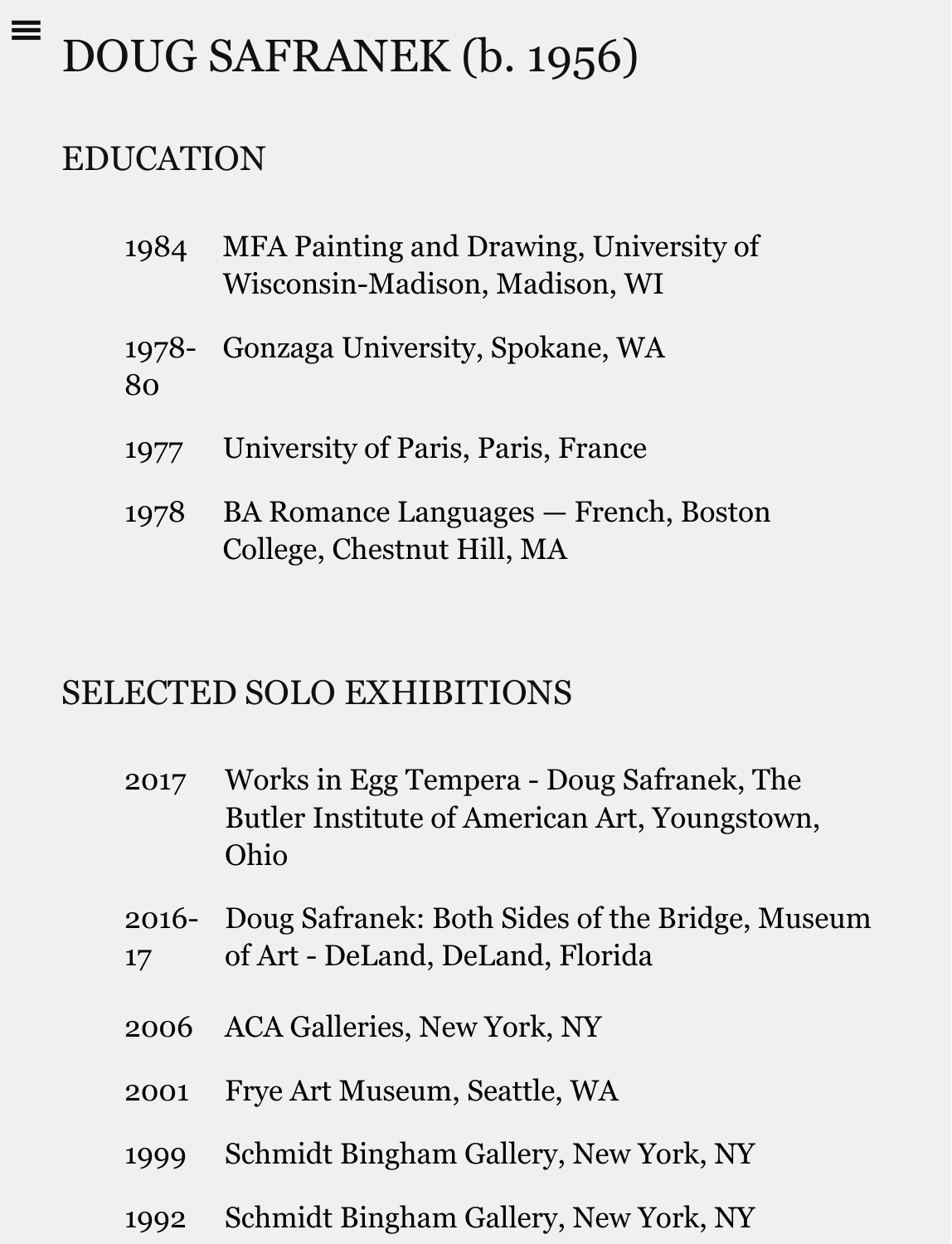- 1988 Schmidt Bingham Gallery, New York, NY
- 1982 City County Building, Madison, WI
- 1980 Gonzaga University, Spokane, WA

### SELECTED GROUP EXHIBITIONS

- 2017 The Salmagundi Club Non-Members Exhibition-- Certificate of Merit
- 2016 83rd Annual Juried Exhibition--Hudson Valley Art Association **Jane Peterson Memorial Award**

Lynn Loflin: Textiles, Doug Safranek: Paintings, The Centerpoint Gallery at Anthroposophy NYC, March 16th through June 30th.

2015 The Salmagundi Club Non-Members' Painting and Sculpture Exhibition

> Recent Works by Doug Safranek and Lynn Loflin, The Goatshed Gallery, Williamsburg Brooklyn

2014 The Salmagundi Club Non-Members' Painting and Sculpture Exhibition

ACA Galleries Summer Exhibition

82nd Annual Juried Exhibition--Hudson Valley Art Association **Frank and Marjorie Van Steen Memorial**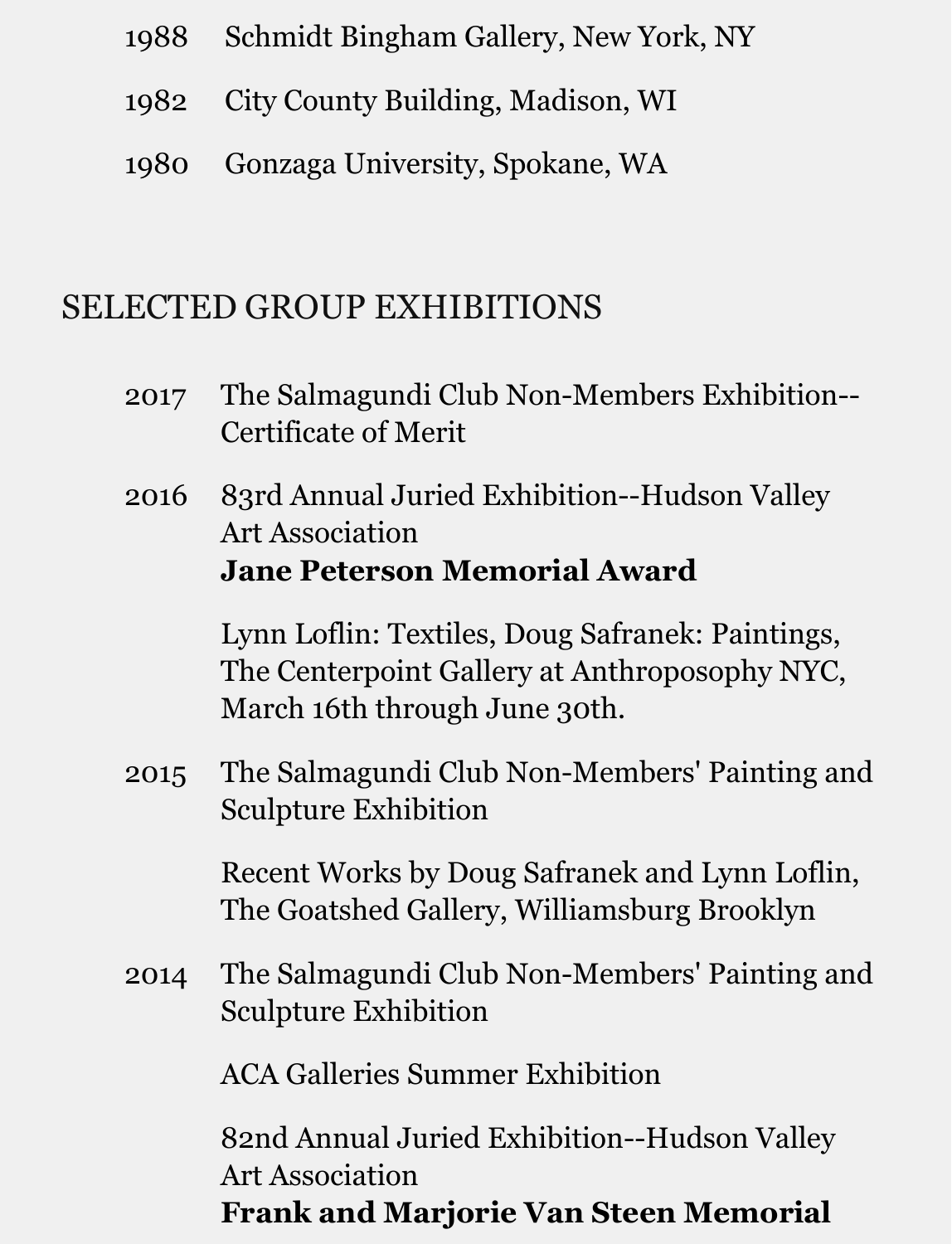#### **Award**

2013 85th Grand national Exhibition--The American Artists Professional League

> 100th Annual Exhibition--Allied Artists of America **America China Oil Painting Artists League Award**

- 2012 *Two to Tango: Artist and Viewer*, The Northwest
- $-14$ Museum of Arts and Culture, Spokane, WA
- 2012 *The Allied Artists of America, Inc. 99th Annual Exhibition*, National Arts Club Galleries, New York, NY **The Gold Medal of Honor**

*Salmagundi Club NY 35th Annual Non Member Painting & Sculpture Exhibition*, Denise Bibro Gallery, New York, NY **Jack Richeson & Co. Certificate Award: Runner Up for Best in Show**

- 2010 *Egg Tempera: Contemporary Masters*, Brattleboro Museum & Art Center, Brattleboro, VT
- 2009 *Layered Luminescence: The Art of Egg Tempera*, ACA Galleries, New York, NY *2006 Splash: Artist's Reflections on the Water*, ACA Galleries, New York, NY
- 2005 *James Watrous and Friends: The Legacy and Influence of James Watrous*, Overture Center for the Arts, Madison, WI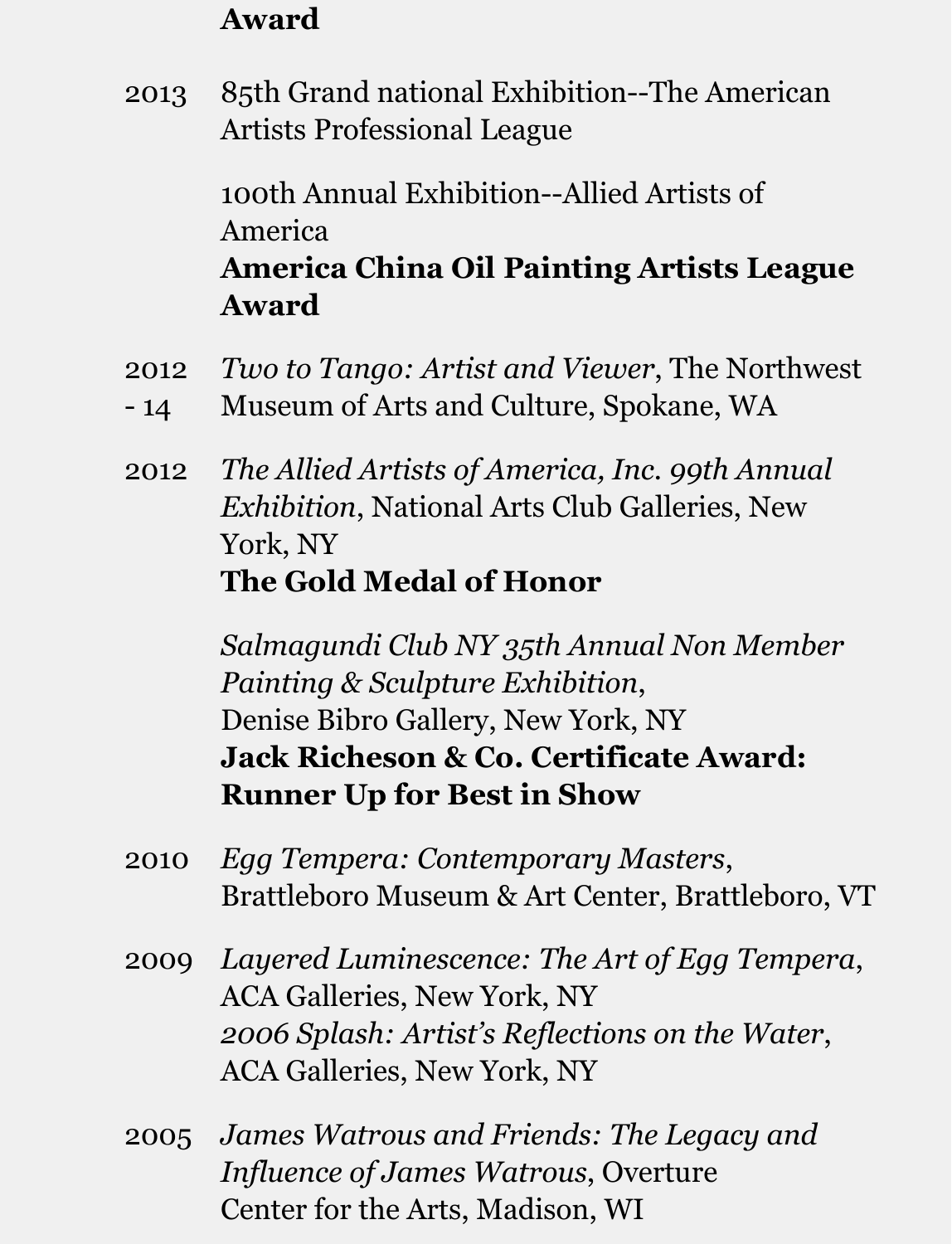*NYC*, DFN Gallery, New York, NY

- 2004 *Group Exhibition of 19th and 20th Century American and Contemporary Art*, ACA Galleries, New York, NY
- 2000 *Painting the Town: Cityscapes from the Museum of the City of New York*, Paine Webber Gallery, New York, NY

*The Enduring Figure, Norton Museum of Art*, West Palm Beach, FL

- 1999 *Summer in the City*, Schmidt Bingham Gallery, New York, NY *Scale Matters: Mega vs. Mini*, Norton Museum of Art, West Palm Beach, FL
- 1997 *Our Town: Images from the Museum of The City of New York*, New York, NY

*Realism in 20th Century American Painting*, Ogunquit Museum of Art, Ogunquit, ME

- 1996 *Daily Life in America*, Kennedy Museum of American Art, Ohio University, Athens, OH
- 1995 *New York Now: Contemporary Cityscapes from the Museum of The City of New York*, New York, NY
- 1994 *The City Observed*, Sordoni Art Gallery, Wilkes-Barre, PA

*Dialogues: On and Off the Wall*, Schmidt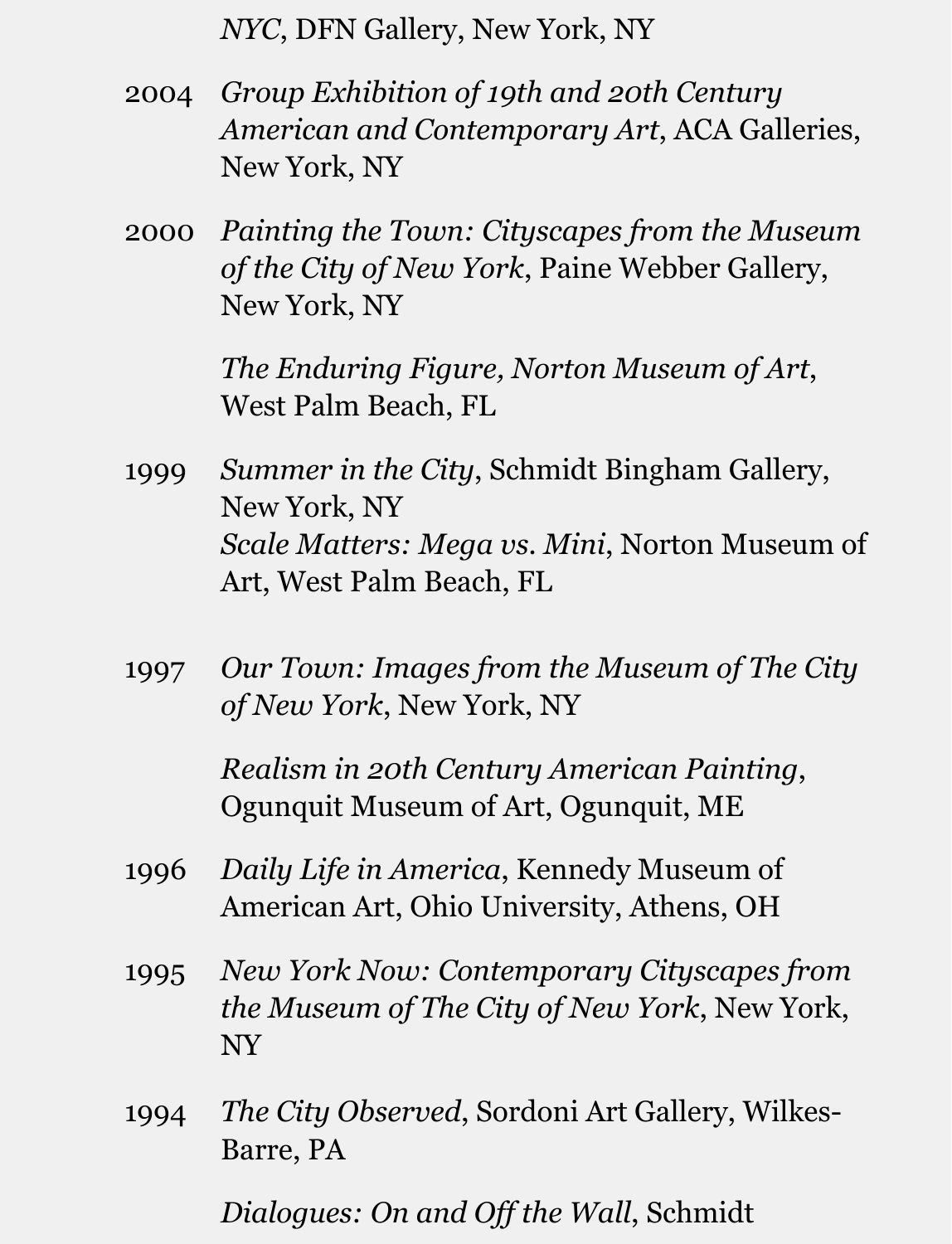Bingham Gallery and Garth Clark Gallery, New York, NY

- 1992 - 93 *Silverpoint Etcetera: Contemporary American Metalpoint Drawings*. Traveling museum show: The Arkansas Arts Center, Little Rock, AK; Huntsville Museum of Art, Huntsville, AL; Farnsworth Museum of Art, Rockland, ME
- 1991 *Academy-Institute Invitational Exhibition of Painting and Sculpture*, American Academy and Institute of Arts and Letters, New York, NY
- 1990 *The Figure*, The Arkansas Arts Center, Little Rock, AK
- 1988 *Focus on Art*, National Council of Jewish Women, Livingston, NY
- 1986 *Ten Contemporary Realists*, Alice Bingham Gallery, Memphis, TN

*America: New Vistas*, Schmidt Bingham Gallery, New York, NY

*Character Revealed: Faces and Figures*, Schmidt Bingham Gallery, New York, NY

- 1985 *The Object Revitalized*, The Paine Art Center,
- 86 Oshkosh, WI and The Muscatine Art Center, Muscatine, IA
- 1985 *The Collector's Show*, The Arkansas Arts Center, Little Rock, AK
- 1982 *The Wisconsin Biennial*, Madison Art Center,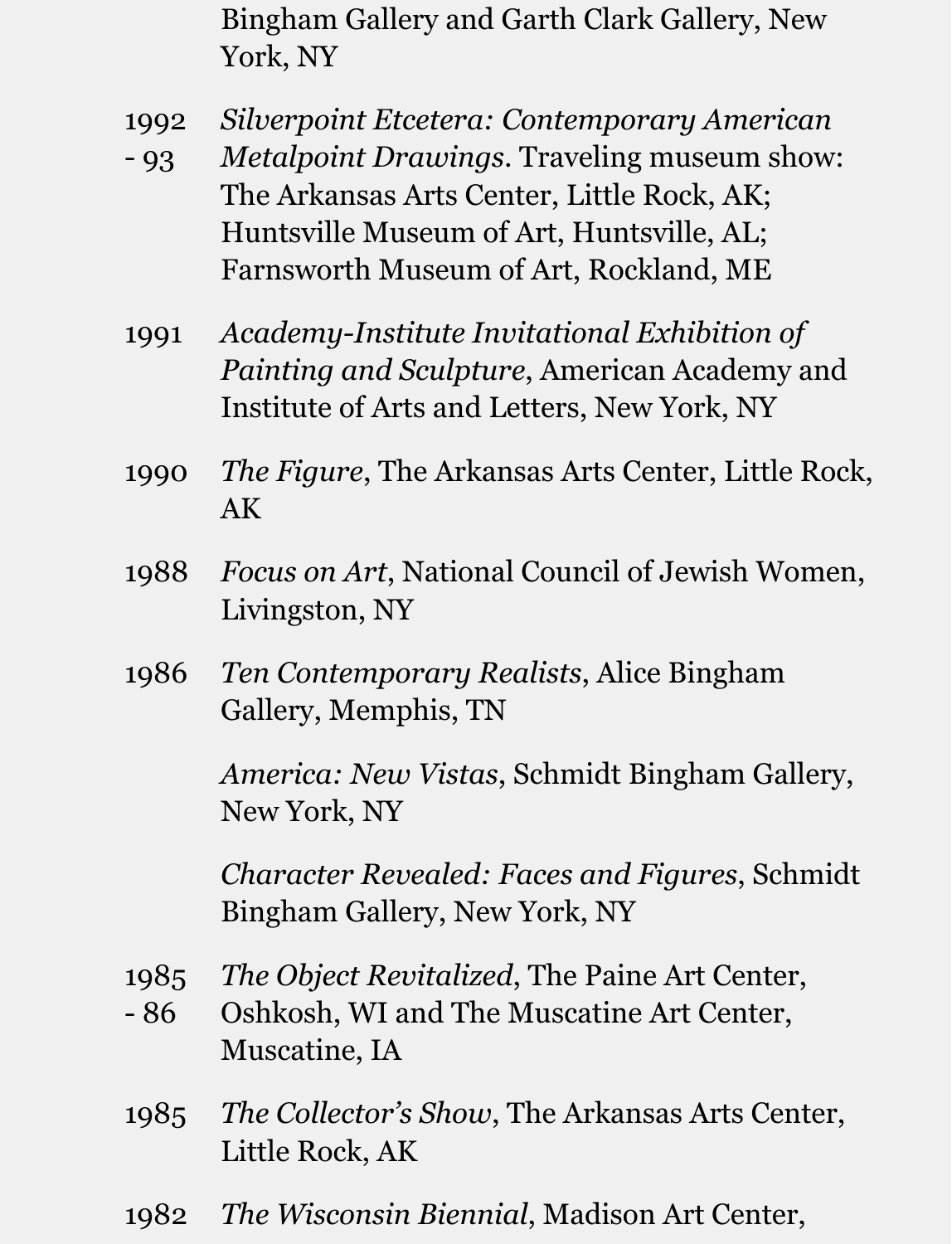Madison, WI

### GRANTS AND AWARDS

| 1995          | E.D. Foundation Award, New York, NY                                     |
|---------------|-------------------------------------------------------------------------|
| 1993          | E.D. Foundation Award, New York, NY                                     |
| 1986          | The Elizabeth Greenshield's Grant, Montreal,<br>Canada                  |
| 1981<br>$-84$ | Marie Kohler Fellowship, University of<br>Wisconsin, Madison, WI        |
| 1980<br>$-81$ | WARF Graduate Fellowship at the University of<br>Wisconsin, Madison, WI |

### MUSEUM COLLECTIONS

The Arkansas Art Center, Little Rock, AR

The Frye Art Museum, Seattle, WA

The Metropolitan Museum of Art, New York, NY

The Museum of the City of New York, New York, NY

The New York Historical Society, New York, NY

The Northwest Museum of Arts and Culture, Spokane, WA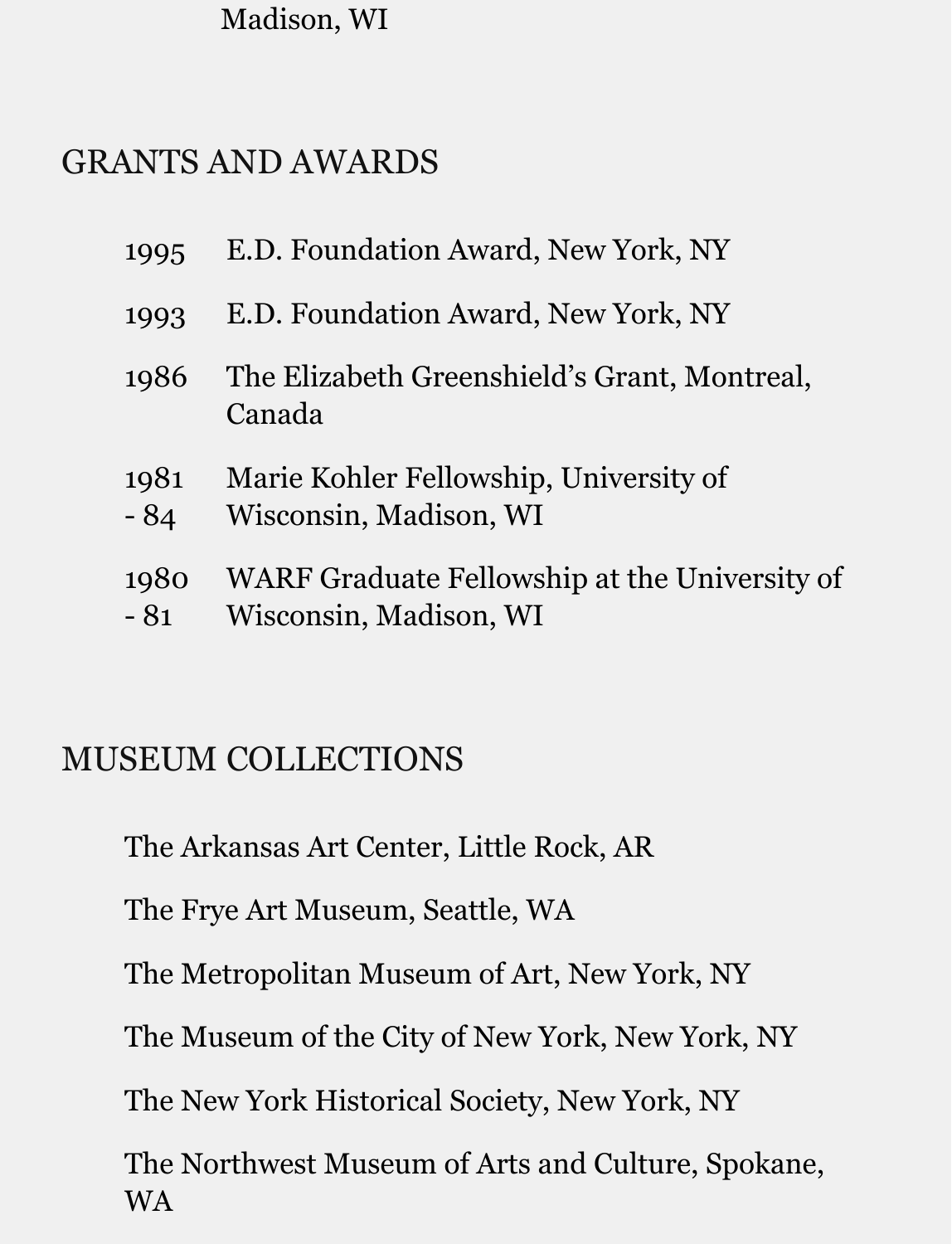The Norton Museum of Art, West Palm Beach, FL

## PUBLIC COLLECTIONS

Haynes and Boone, Dallas, TX

Tudor Investment Company, New York, NY

### BIBLIOGRAPHY

Being Human--a quarterly publication of the Anthroposophical Society in America, Cover of Fall Issue 2013.

Crain,Caleb. "The Artistic Animal" Cover Story: Lingua Franca, Volume 11, No. 7--October 2001.

"Doug Safranek at Schmidt Bingham Gallery," *The New Yorker*(March 29, 1999): 20. *The Gettysburg Review* (Spring 2000): 89–96.

Epstein, Ian. "Painter Doug Safranek's Personal History with an Ancient Medium", Artsy Editorial (February 5th, 2016).

Grant, Daniel. "The Art World's Slowpokes," *The Huffington Post* (Nov. 10, 2011).

Grimes, Nancy. "Douglas Safranek at Schmidt Bingham," *Art in America* (April 1996): 118–119.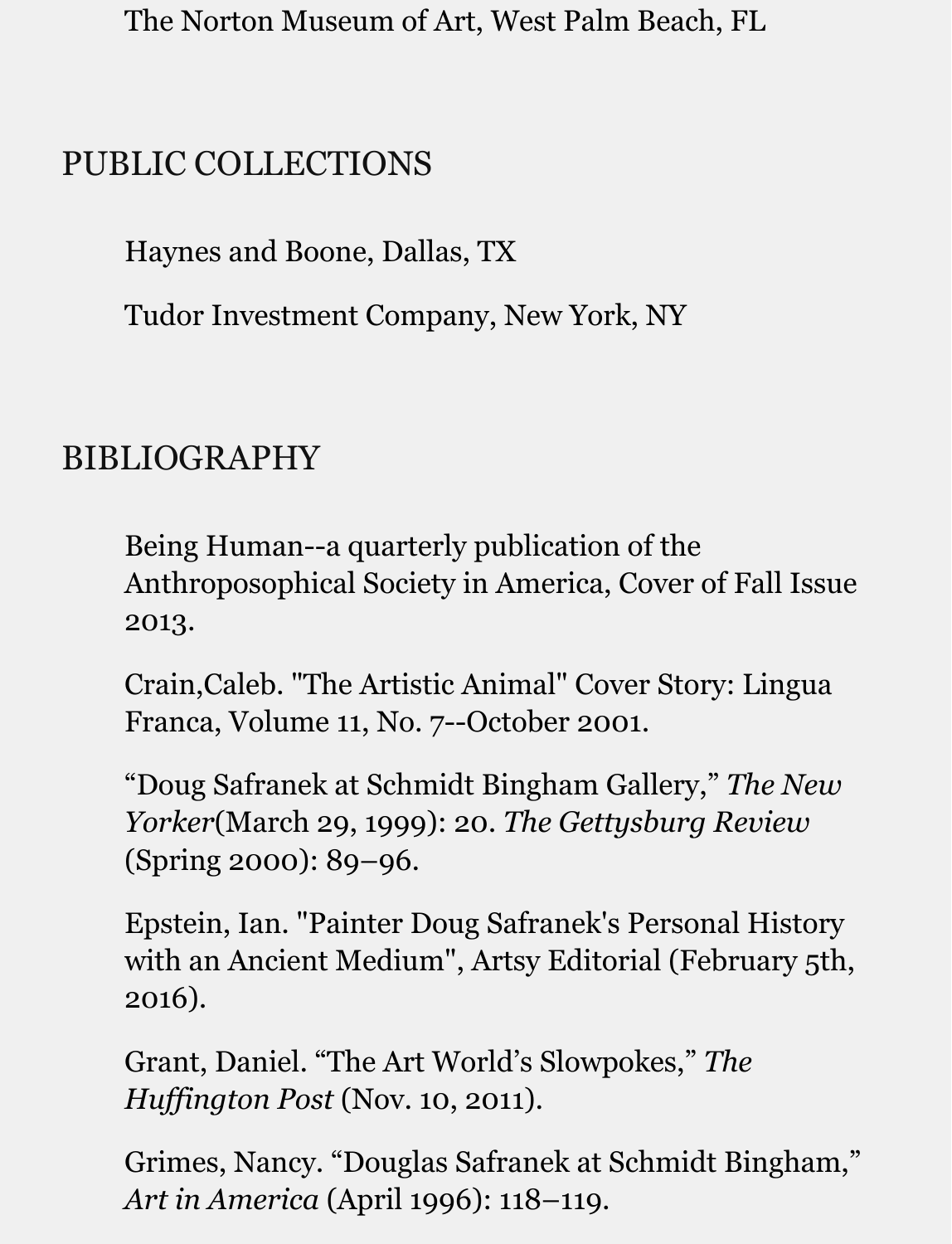Hackett, Regina. "Doug Safranek at Frye Art Museum," *Art News* (Summer, 2001): 180.

———. "Safranek's Cityscapes: Desolate, Alive," *Seattle Post-Intelligencer* (May 14, 2001).

Hurwitz, Laurie. "Douglas Safranek," *American Artist* (August, 1989).

Johnson, Ken. Art Review, *The New York Times* (July 14, 2000): E30.

———. "Art Review," *The New York Times*, (January 14, 2005).

"Layered Luminescence," *Art Review*, Art News (June 2009).

Leggio, Gail. "Keep it Fresh: Contemporary artists Exploring Tradition," *American Arts Quarterly* (Spring 2009).

"The Masters of Tempera," *American Art Collector Magazine (March 2009).*

"New York City Shines Through Timeless Artistic Medium," *Lilipoh Magazine* (Spring 2009).

*Our Town: Images and Stories from the Museum of the City of New York*, Harry N. Abrams, Inc., New York, 1997.

*Painting the Town—Cityscapes of New York*, Yale University Press: New Haven, CT 2000.

Riva, Alessandro. "Doug Safranek — Il volto nascosto di Brooklyn," *Arte* (April, 2003): 140–45.